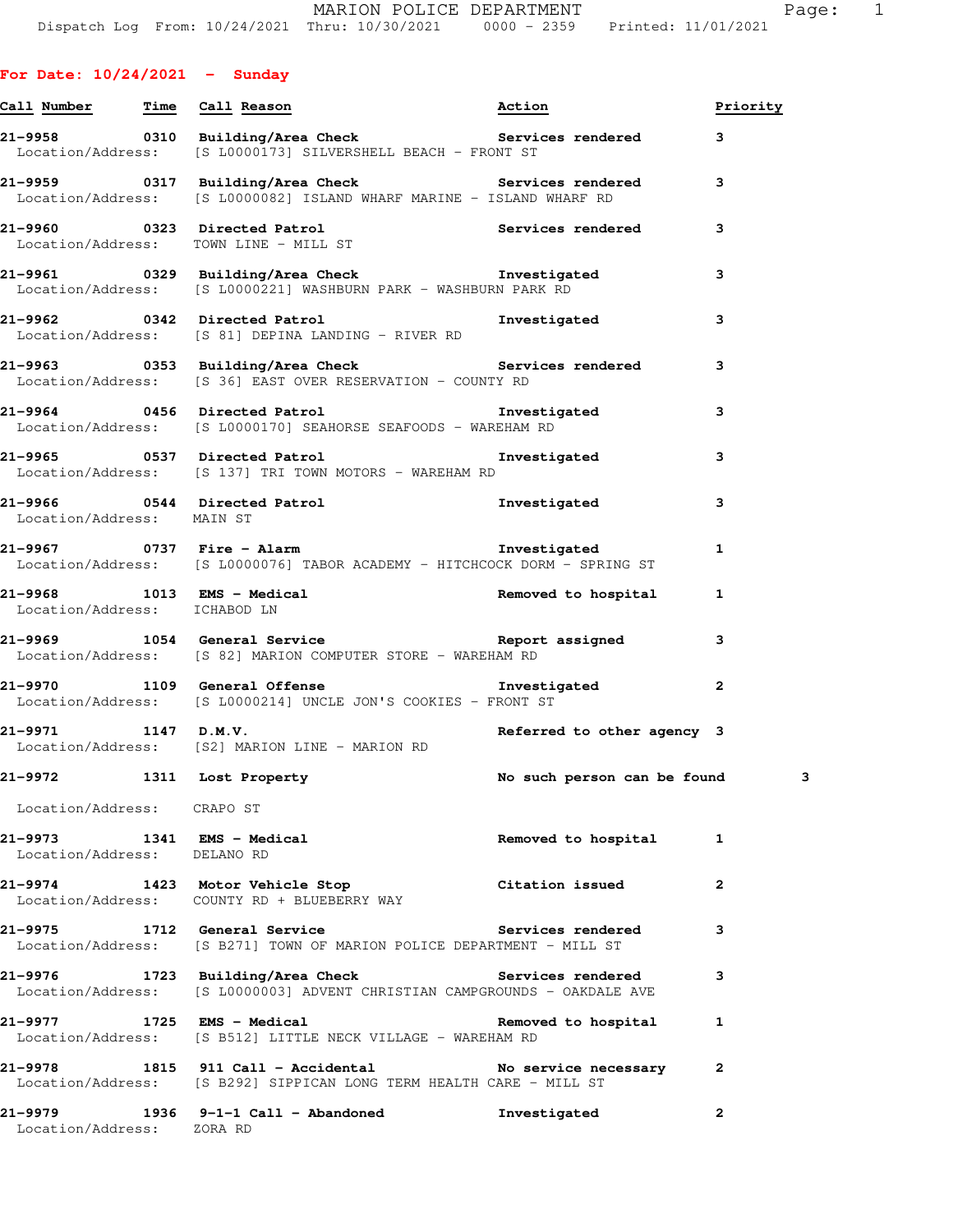| aч | ᆮ |  |  |
|----|---|--|--|
|    |   |  |  |

|                                 | 21-9980 2144 Building/Area Check Services rendered 3<br>Location/Address: [S L0000082] ISLAND WHARF MARINE - ISLAND WHARF RD        |                 |              |
|---------------------------------|-------------------------------------------------------------------------------------------------------------------------------------|-----------------|--------------|
|                                 | 21-9981 2226 Building/Area Check Services rendered<br>Location/Address: [S 36] EAST OVER RESERVATION - COUNTY RD                    |                 | 3            |
|                                 | 21-9982 2238 Building/Area Check Services rendered<br>Location/Address: [S L0000080] INSHORE BOAT SHOP - BENSON BROOK RD            |                 | 3            |
|                                 | 21-9983 2310 Animal Complaint Services rendered<br>Location/Address: DELANO RD                                                      |                 | 3            |
|                                 | 21-9984 2315 MVC - Property <b>120 Services</b> rendered<br>Location/Address: [S 36] EAST OVER RESERVATION - COUNTY RD              |                 | $\mathbf{2}$ |
| For Date: $10/25/2021$ - Monday |                                                                                                                                     |                 |              |
|                                 | 21-9985 0409 Building/Area Check <b>The Investigated</b><br>Location/Address: [S L0000225] WELL'S SERVICE STATION - WAREHAM RD      |                 | 3            |
|                                 | 21-9986 0414 Building/Area Check <b>The Investigated</b><br>Location/Address: [S 125] BLUE HAIR SALON - WAREHAM RD                  |                 | 3            |
|                                 | 21-9987      0417  Building/Area Check          Services rendered<br>Location/Address: [S 81] DEPINA LANDING - RIVER RD             |                 | 3            |
|                                 | 21-9988       0431  Building/Area Check          Services rendered<br>Location/Address: [S L0000074] HILLER DODGE - MILL ST         |                 | 3            |
|                                 | 21-9989 		 0524 EMS - Medical 		 Services rendered<br>Location/Address: [S L0000040] CUMBERLAND FARMS (SOUTH) - WAREHAM RD          |                 | $\mathbf{1}$ |
| Location/Address: OAK ST        | 21-9990 1017 Suspicious Motor Vehicle <b>1</b> nvestigated                                                                          |                 | $\mathbf{2}$ |
|                                 | 21-9991 1032 Animal Complaint Services rendered<br>Location/Address: DELANO RD                                                      |                 | 3            |
|                                 | 21-9992 1122 Fire - Mutual Aid <b>Services rendered</b><br>Location/Address: [S2] 0 WASTE BUILDING - CRANBERRY HWY                  |                 | $\mathbf{1}$ |
|                                 | 21-9993 1149 Health/Welfare <b>Investigated</b><br>Location/Address: POINTRD                                                        |                 | 3            |
|                                 | 21-9994 1246 Motor Vehicle Stop Verbal warning<br>Location/Address: POINT RD + SHERMAN'S WAY                                        |                 |              |
|                                 | 21-9995 1308 Motor Vehicle Stop <b>1988 Verbal warning</b><br>Location/Address: [S B271] TOWN OF MARION POLICE DEPARTMENT - MILL ST |                 | $\mathbf{2}$ |
|                                 | 21-9996 1327 Building/Area Check <b>The Investigated</b><br>Location/Address: [S L0000128] MARION SOCIAL CLUB - PUMPING STATION RD  |                 | 3            |
|                                 | 21-9997 1332 Building/Area Check Threstigated<br>Location/Address: [S 118] MARION VILLAGE ESTATES - VILLAGE DR                      |                 | 3            |
|                                 | 21-9998 1341 Building/Area Check the Investigated<br>Location/Address: [S L0000173] SILVERSHELL BEACH - FRONT ST                    |                 | 3            |
|                                 | 21-9999 1425 Building/Area Check <b>The Investigated</b><br>Location/Address: [S L0000221] WASHBURN PARK - WASHBURN PARK RD         |                 | 3            |
| 21-10000                        | 1446 Larceny/Past<br>Location/Address: [S B512] LITTLE NECK VILLAGE - WAREHAM RD                                                    | Report assigned | $\mathbf{2}$ |
|                                 | 21-10001 1601 General Service 20 Report assigned<br>Location/Address: [S B271] TOWN OF MARION POLICE DEPARTMENT - MILL ST           |                 | 3            |
| 21-10002 1649 General Service   |                                                                                                                                     | Report assigned | 3            |
|                                 |                                                                                                                                     |                 |              |
|                                 |                                                                                                                                     |                 |              |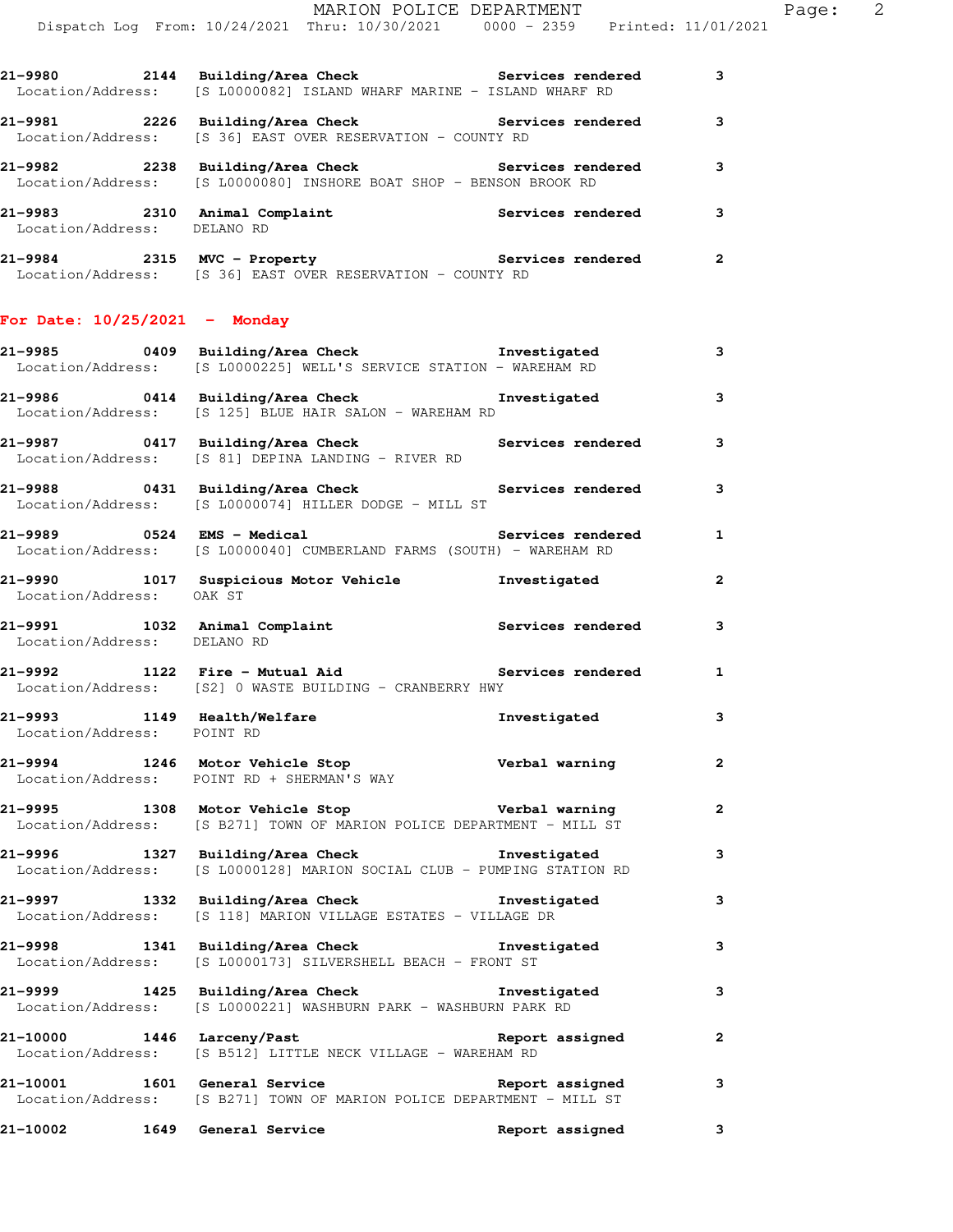|                                 | MARION POLICE DEPARTMENT                                                                                                        |                          |   | Page: | $\mathcal{S}$ |
|---------------------------------|---------------------------------------------------------------------------------------------------------------------------------|--------------------------|---|-------|---------------|
|                                 | Dispatch Log From: 10/24/2021 Thru: 10/30/2021 0000 - 2359 Printed: 11/01/2021                                                  |                          |   |       |               |
|                                 | Location/Address: [S B271] TOWN OF MARION POLICE DEPARTMENT - MILL ST                                                           |                          |   |       |               |
|                                 | 21-10006 1730 General Service Neport assigned<br>Location/Address: [S B271] TOWN OF MARION POLICE DEPARTMENT - MILL ST          |                          | 3 |       |               |
|                                 | 21-10003 1733 Building/Area Check Services rendered<br>Location/Address: [S L0000173] SILVERSHELL BEACH - FRONT ST              |                          | 3 |       |               |
| Location/Address: SHERMAN'S WAY | 21-10004 1805 Building/Area Check Services rendered                                                                             |                          | 3 |       |               |
| Location/Address: POINT RD      | 21-10005 1806 Health/Welfare                                                                                                    | <b>Services rendered</b> | 3 |       |               |
| Location/Address: DERBY LN      | 21-10007 2030 Building/Area Check Services rendered                                                                             |                          | 3 |       |               |
|                                 | 21-10009 2118 Building/Area Check Services rendered<br>Location/Address: [S 118] MARION VILLAGE ESTATES - VILLAGE DR            |                          | 3 |       |               |
| Location/Address: ICHABOD LN    | 21-10010 2125 Building/Area Check Services rendered                                                                             |                          | 3 |       |               |
|                                 | 21-10011 2129 Building/Area Check <b>Services</b> rendered<br>Location/Address: [S L0000233] BUZZARDS BAY COALITION - SPRING ST |                          | 3 |       |               |

**21-10012 2154 Building/Area Check Services rendered 3**  Location/Address: [S L0000001] A & J BOAT CORP. - POINT RD

## **For Date: 10/26/2021 - Tuesday**

|                              | 21-10016      0115  Health/Welfare             Services rendered<br>Location/Address: [S B271] TOWN OF MARION POLICE DEPARTMENT - MILL ST   | $\mathbf{3}$            |
|------------------------------|---------------------------------------------------------------------------------------------------------------------------------------------|-------------------------|
| Location/Address: PARK ST    | 21-10013 0424 Building/Area Check 6 Services rendered 3                                                                                     |                         |
|                              | 21-10014 0431 Building/Area Check <b>The Investigated</b><br>Location/Address: [S L0000074] HILLER DODGE - MILL ST                          | $\mathbf{3}$            |
| Location/Address: POINT RD   | 21-10015 0441 Building/Area Check Services rendered                                                                                         | $\overline{\mathbf{3}}$ |
|                              | 21-10017 0451 Building/Area Check Services rendered 3<br>Location/Address: [S L0000114] TOWN OF MARION DEPARTMENT OF PUBLIC WORKS - MILL ST |                         |
|                              | 21-10018 0731 Building/Area Check Services rendered<br>Location/Address: [S L0000151] OLD LANDING WHARF - FRONT ST                          | $\mathbf{3}$            |
|                              | 21-10020 0800 General Offense <b>1988</b> Services rendered 2<br>Location/Address: [S B287] THOMPSON CONSULTANTS - MILL ST                  |                         |
| Location/Address: FRONT ST   | 21-10021 1115 Animal Complaint the Services rendered                                                                                        | $\mathbf{3}$            |
| Location/Address: WAREHAM RD |                                                                                                                                             | $\overline{2}$          |
|                              | 21-10023 1137 Building/Area Check Threstigated<br>Location/Address: [S L0000221] WASHBURN PARK - WASHBURN PARK RD                           | 3                       |
| Location/Address: JENNEY LN  | 21-10024 1146 Fire - Alarm National Services rendered                                                                                       | $\mathbf{1}$            |
|                              | 21-10025 1200 Building/Area Check Threstigated<br>Location/Address: [S L0000128] MARION SOCIAL CLUB - PUMPING STATION RD                    | 3                       |
| Location/Address:            | 21-10026 1357 Building/Area Check Services rendered<br>WINGS COVE RAMP - DELANO RD                                                          | $\mathbf{3}$            |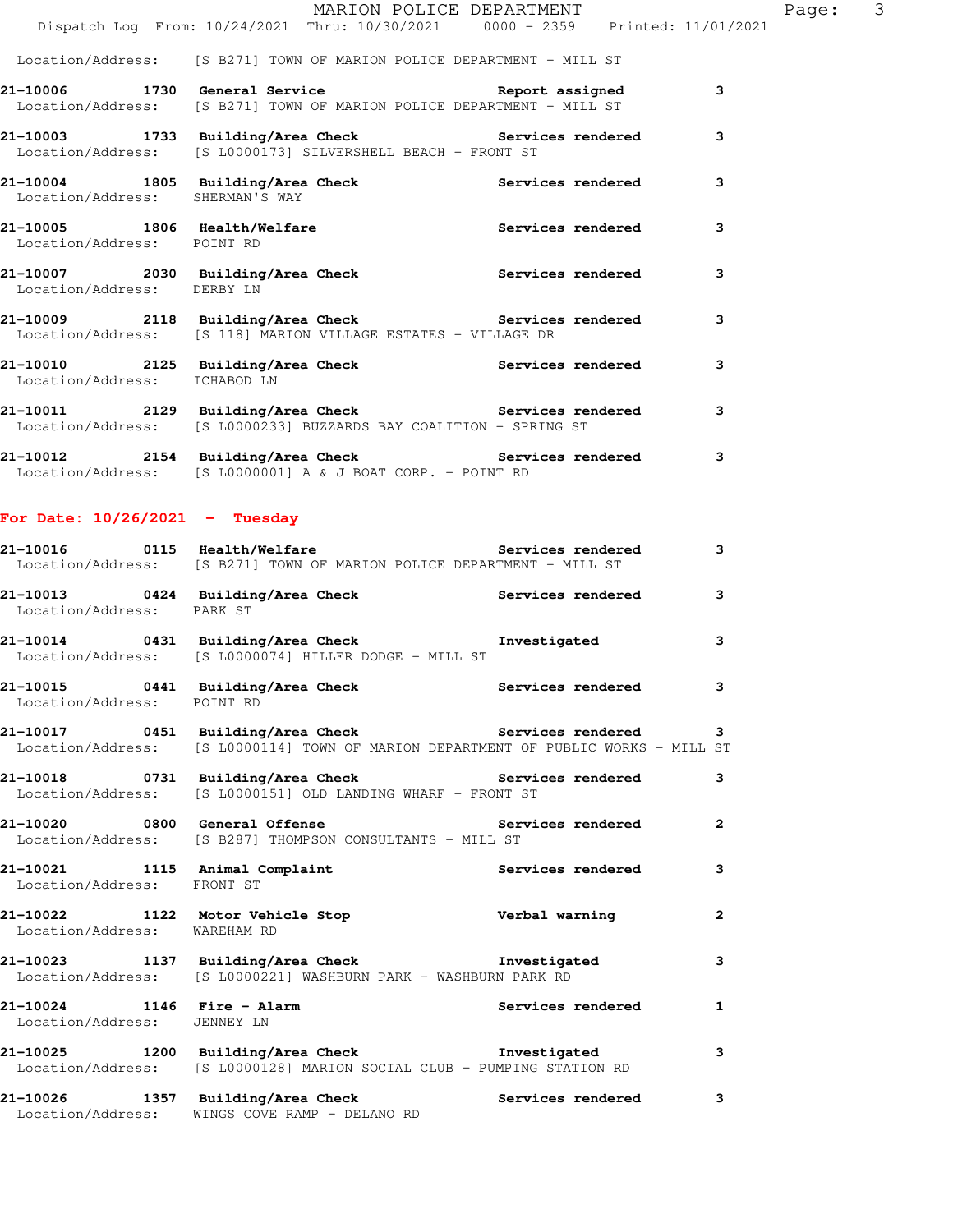|                              | Dispatch Log From: 10/24/2021 Thru: 10/30/2021 0000 - 2359 Printed: 11/01/2021                                               | MARION POLICE DEPARTMENT   |                | Page:                   | 4 |
|------------------------------|------------------------------------------------------------------------------------------------------------------------------|----------------------------|----------------|-------------------------|---|
|                              | 21-10027 1401 Building/Area Check Services rendered                                                                          |                            | 3              |                         |   |
|                              | Location/Address: ASSOCIATION DOCK - PINEY POINT RD                                                                          |                            |                |                         |   |
|                              | 21-10028 1512 911 Call - Accidental Services rendered<br>Location/Address: [S B292] SIPPICAN LONG TERM HEALTH CARE - MILL ST |                            | $\overline{2}$ |                         |   |
|                              | 21-10029 1624 Animal Complaint Services rendered<br>  Location/Address: [S B271] TOWN OF MARION POLICE DEPARTMENT - MILL ST  |                            | 3              |                         |   |
| Location/Address: WAREHAM RD | 21-10030 1735 Motor Vehicle Complaint Services rendered                                                                      |                            | $\overline{2}$ |                         |   |
|                              | 21-10031 1850 Building/Area Check Services rendered<br>Location/Address: [S L0000151] OLD LANDING WHARF - FRONT ST           |                            | 3              |                         |   |
| Location/Address: SPRING ST  | 21-10032 2105 General Service 2008 Services rendered                                                                         |                            | 3              |                         |   |
|                              | 21-10033 2109 General Service 20 Services rendered<br>Location/Address: AREA OF 214 - POINT RD                               |                            | 3              |                         |   |
|                              | 21-10034 2303 General Service 2008 Services rendered<br>  Location/Address: EAST OF MATT LINE - MILL ST                      |                            | 3              |                         |   |
| 21-10035 2325 Burglar Alarm  |                                                                                                                              | Accidental/defective alarm |                | $\overline{\mathbf{2}}$ |   |

Location/Address: HAMMETT'S COVE DR

**For Date: 10/27/2021 - Wednesday**

| 21-10036 0010 Road Hazard<br>Location/Address: WAREHAM RD |                                                                                                                          | Referred to other agency 3 |              |
|-----------------------------------------------------------|--------------------------------------------------------------------------------------------------------------------------|----------------------------|--------------|
|                                                           | 21-10037 0017 Building/Area Check the Investigated<br>Vicinity of: TOWN LINE - MILL ST                                   |                            | 3            |
|                                                           | 21-10038 0024 Building/Area Check <b>The Investigated</b><br>Location/Address: [S L0000173] SILVERSHELL BEACH - FRONT ST |                            | 3            |
| Location/Address: JOANNE DR                               | 21-10039 0024 Fire - CO Alarm                                                                                            | Investigated               | $\mathbf{1}$ |
|                                                           | 21-10040 0033 Fire - Arcing Wires Services rendered 1<br>Location/Address: JOANNE DR + POINT RD                          |                            |              |
| 21-10041 0058 Road Hazard<br>Location/Address: FRONT ST   |                                                                                                                          | Referred to other agency 3 |              |
|                                                           | 21-10042 0124 Road Hazard<br>Location/Address: BARNABAS RD + MILL ST                                                     | Referred to other agency 3 |              |
| Location/Address: POINT RD                                |                                                                                                                          | Investigated 1             |              |
|                                                           | 21-10044 0205 Fire - Alarm                                                                                               | Accidental/defective alarm | 1            |
|                                                           | Location/Address: [S B271] TOWN OF MARION POLICE DEPARTMENT - MILL ST                                                    |                            |              |
| 21-10045 0206 Fire - Alarm                                |                                                                                                                          | Accidental/defective alarm | 1            |
| Location/Address: SPRING ST                               |                                                                                                                          |                            |              |
| Location/Address: DELANO RD                               |                                                                                                                          | Referred to other agency 3 |              |
|                                                           | 21-10047 0216 Fire - CO Alarm                                                                                            | Accidental/defective alarm | 1            |
| Location/Address: PARLOWTOWN RD                           |                                                                                                                          |                            |              |
| 21-10048 0225 Road Hazard                                 |                                                                                                                          | Referred to other agency 3 |              |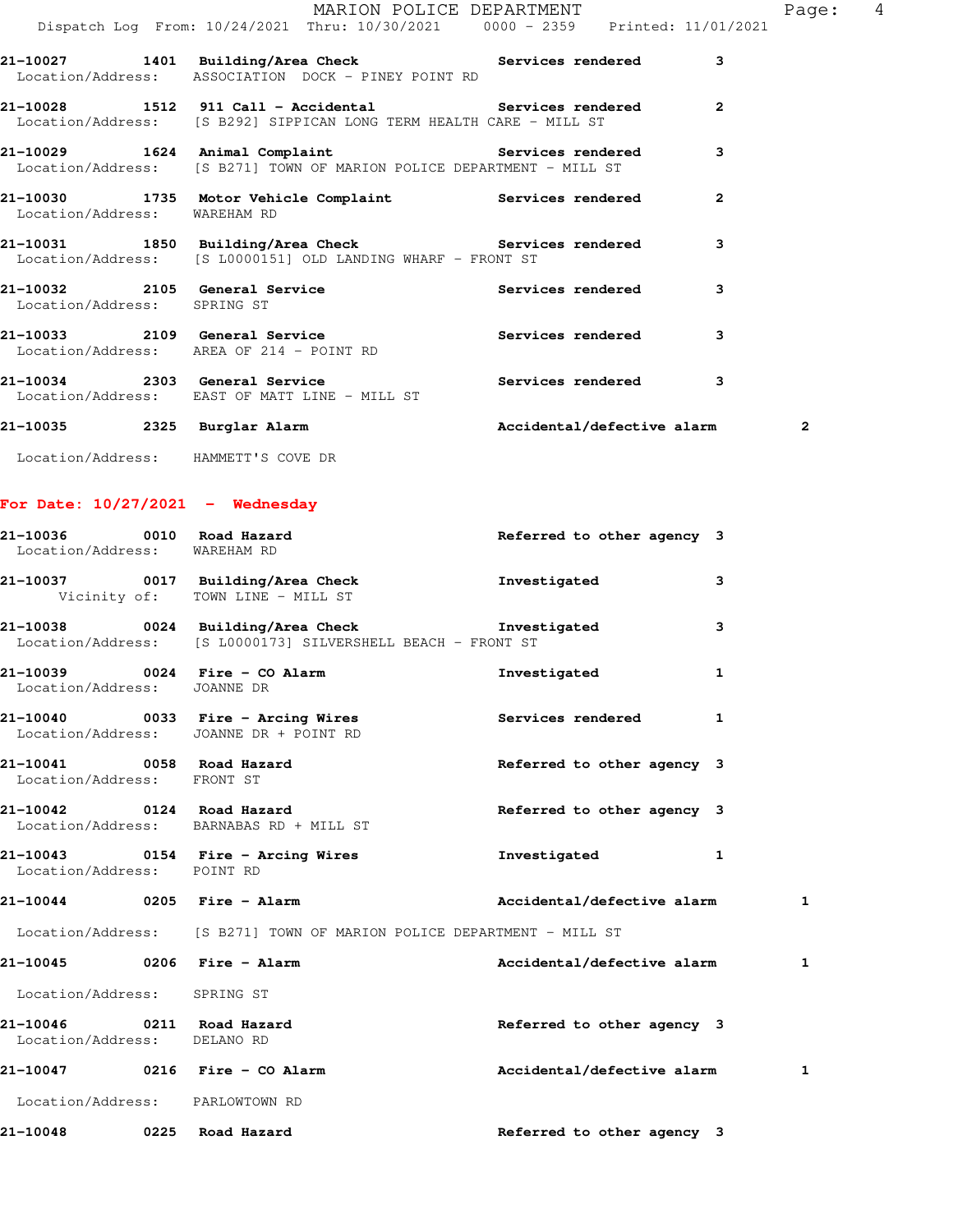|                                                          | MARION POLICE DEPARTMENT<br>Dispatch Log From: 10/24/2021 Thru: 10/30/2021 0000 - 2359 Printed: 11/01/2021                            |                                          | Page: 5      |
|----------------------------------------------------------|---------------------------------------------------------------------------------------------------------------------------------------|------------------------------------------|--------------|
|                                                          | Location/Address: DELANO RD + CROSS NECK RD                                                                                           |                                          |              |
|                                                          | 21-10049 0227 Fire - Arcing Wires Referred to other agency 1<br>Location/Address: [S B282] LOCKHEED MARTIN BUILDING ONE - BARNABAS RD |                                          |              |
|                                                          | 21-10050 0234 Fire - Arcing Wires Referred to other agency 1<br>Location/Address: DEXTER RD + WILSON RD                               |                                          |              |
| Location/Address: MAIN ST                                | 21-10051 0239 Road Hazard                                                                                                             | Referred to other agency 3               |              |
| Location/Address: DELANO RD                              | 21-10052 0243 Road Hazard                                                                                                             | Referred to other agency 3               |              |
|                                                          | 21-10053 0251 Fire - Alarm Maccidental/defective alarm 1                                                                              |                                          |              |
| Location/Address: COVE ST                                |                                                                                                                                       |                                          |              |
|                                                          | 21-10054 0254 Road Hazard 21-10054 21-10054<br>Location/Address: [S L0000064] GRAINGER POTTERY - MILL ST                              |                                          |              |
| Location/Address: FRONT ST                               | 21-10055 0300 Fire - Arcing Wires The Services rendered 1                                                                             |                                          |              |
| Location/Address: FRONT ST                               | 21-10056 0312 Road Hazard                                                                                                             | Referred to other agency 3               |              |
|                                                          | 21-10057 10320 Road Hazard 1988 and the Referred to other agency 3<br>Location/Address: [S L0000074] HILLER DODGE - MILL ST           |                                          |              |
|                                                          | 21-10058 0339 Road Hazard<br>Location/Address: MILL ST + SPARROW LN                                                                   | Referred to other agency 3               |              |
|                                                          | 21-10059 0356 Road Hazard<br>Location/Address: PINEY POINT RD + POINT RD                                                              | Referred to other agency 3               |              |
| Location/Address: LEWIS ST                               | 21-10060 0404 Road Hazard                                                                                                             | Referred to other agency 3               |              |
|                                                          | 21-10061 0407 Road Hazard Referred to other agency 3<br>Location/Address: [S L0000074] HILLER DODGE - MILL ST                         |                                          |              |
| Location/Address: FRONT ST                               | 21-10062 0420 Fire - Arcing Wires                                                                                                     | Investigated                             |              |
|                                                          | 21-10063 0421 Fire - Power Line Down Referred to other agency 1<br>Location/Address: POINT RD + DELANO RD                             |                                          |              |
| 21-10064 0427 Road Hazard                                | Location/Address: DELANO RD + BASS POINT RD                                                                                           | Referred to other agency 3               |              |
| 21-10065 0428 Road Hazard<br>Location/Address: DELANO RD |                                                                                                                                       | Referred to other agency 3               |              |
|                                                          | 21-10066 0438 Road Hazard<br>Location/Address: [S B412] TABOR ACADEMY - WEST HOUSE - SPRING ST                                        | Referred to other agency 3               |              |
| Location/Address: STONEY RUN LN                          | 21-10067 0443 Fire - Structure                                                                                                        | <b>Services rendered</b><br>$\mathbf{1}$ |              |
| Location/Address: WAREHAM RD                             | 21-10068 0446 Fire - Structure                                                                                                        | Services rendered 1                      |              |
| 21-10069 0449 Burglar Alarm                              |                                                                                                                                       | Accidental/defective alarm               | $\mathbf{2}$ |
| Location/Address: WAREHAM RD                             |                                                                                                                                       |                                          |              |
| 21-10070 0454 Burglar Alarm                              |                                                                                                                                       | Adv. contact police if repeat            | 2            |
| Location/Address: EAST AVE                               |                                                                                                                                       |                                          |              |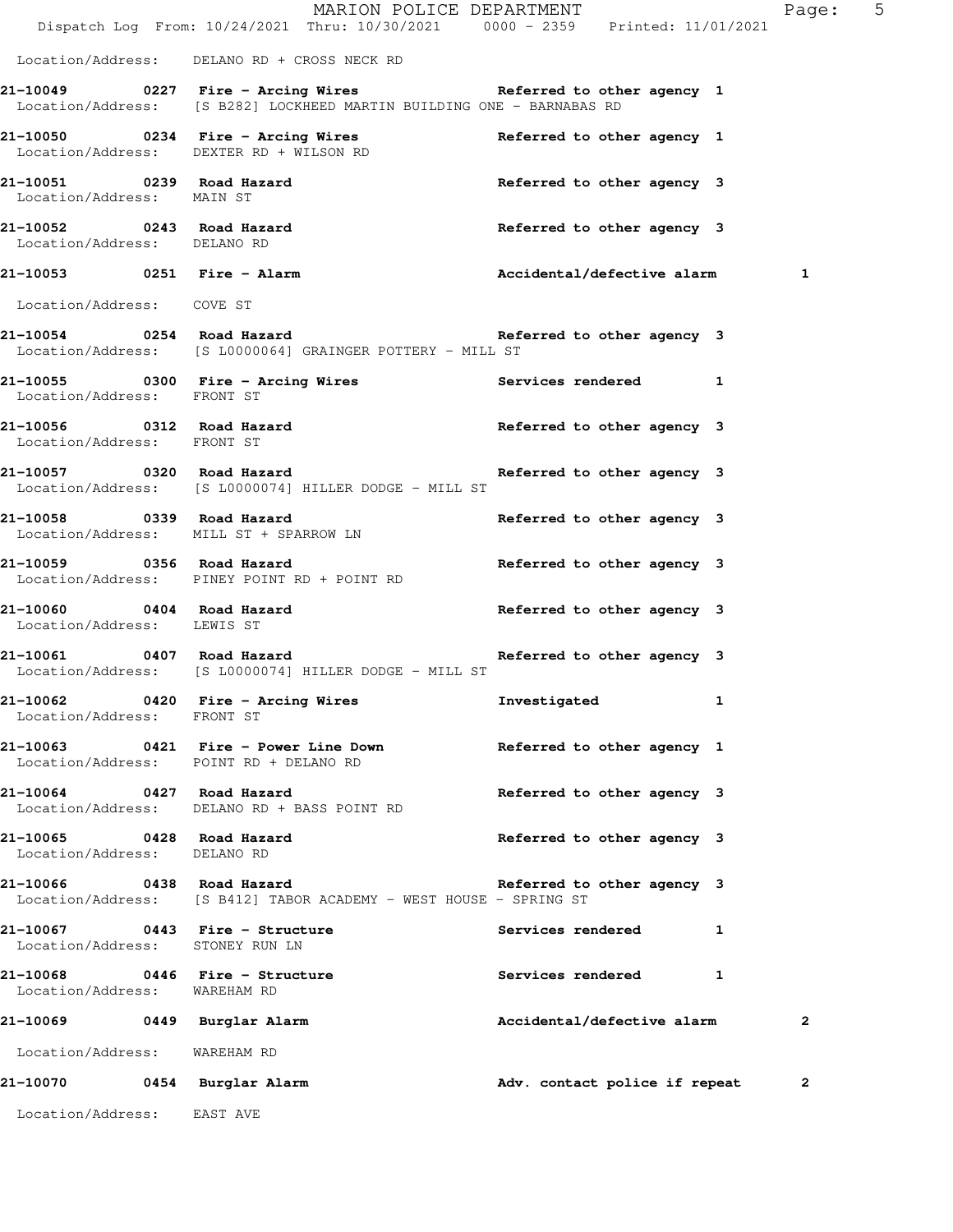|                                                             |                                | MARION POLICE DEPARTMENT<br>Dispatch Log From: 10/24/2021 Thru: 10/30/2021 0000 - 2359 Printed: 11/01/2021                          |   | Page: 6 |  |
|-------------------------------------------------------------|--------------------------------|-------------------------------------------------------------------------------------------------------------------------------------|---|---------|--|
| 21-10071 0502 Road Hazard<br>Location/Address: FRONT ST     |                                | Services rendered                                                                                                                   | 3 |         |  |
| Location/Address: CONVERSE RD                               |                                | 21-10072 0510 Fire - Power Line Down Services rendered 1                                                                            |   |         |  |
| Location/Address: GIFFORD'S CORNER RD                       |                                | 21-10073 0512 Fire - Power Line Down Referred to other agency 1                                                                     |   |         |  |
|                                                             |                                | 21-10074 0518 Fire - CO Alarm Accidental/defective alarm 1                                                                          |   |         |  |
| Location/Address: JOANNE DR                                 |                                |                                                                                                                                     |   |         |  |
| Location/Address: TOWN LINE MATTAPPOISTT - MILL ST          |                                | 21-10075 0532 Road Hazard <b>1988 Services</b> rendered 3                                                                           |   |         |  |
| Location/Address: POINT RD + SHERMAN'S WAY                  |                                |                                                                                                                                     |   |         |  |
| 21-10077 0538 Fire - Alarm                                  |                                | Accidental/defective alarm 1                                                                                                        |   |         |  |
|                                                             |                                | Location/Address: [S L0000103] TABOR ACADEMY - MAKEPEACE DORM - SPRING ST                                                           |   |         |  |
|                                                             | Location: WAREHAM GARDEN HOMES | 21-10078 0545 Fire - Power Line Down Neferred to other agency 1                                                                     |   |         |  |
| Location/Address: GIFFORD'S CORNER RD                       |                                | 21-10079 0552 Fire - Power Line Down Services rendered 1                                                                            |   |         |  |
| Location/Address: NEAR BLACKMORE POND RD. - COUNTY RD       |                                | 21-10080 0607 Road Hazard 1988 and the Referred to other agency 3                                                                   |   |         |  |
| Location/Address: LEWIS ST                                  |                                | 21-10081 0618 Fire - Power Line Down No service necessary 1                                                                         |   |         |  |
|                                                             |                                | 21-10082 0655 Road Hazard <b>1986 Services</b> rendered 3<br>Location/Address: [S L0000043] TABOR ACADEMY - DEXTER HOUSE - FRONT ST |   |         |  |
| Location/Address: CONVERSE RD                               |                                | 21-10083 0655 Fire - Power Line Down Services rendered 1                                                                            |   |         |  |
| Location/Address: ZORA RD                                   |                                | 21-10084 0700 Fire - Power Line Down Referred to other agency 1                                                                     |   |         |  |
| 21-10085 0709 EMS - Medical<br>Location/Address: WAREHAM RD |                                | Services rendered 1                                                                                                                 |   |         |  |
| Location/Address: HARNUM WAY                                |                                | 21-10086 0710 Fire - Power Line Down Beferred to other agency 1                                                                     |   |         |  |
| Location/Address: RESERVATION WAY                           |                                | 21-10087 0713 Fire - Power Line Down Services rendered 1                                                                            |   |         |  |
| Location/Address: MILL ST                                   |                                | 21-10088 		 0724 Fire - Power Line Down 		 Services rendered 1                                                                      |   |         |  |
| Location/Address: POINT RD                                  |                                | 21-10089 0724 Fire - Power Line Down Services rendered 1                                                                            |   |         |  |
| Location/Address: MILL ST                                   |                                | 21-10090 0726 Fire - Power Line Down Services rendered 1                                                                            |   |         |  |
| Location/Address: [OT] FRASIER RD                           |                                | 21-10091 0729 Fire - Power Line Down Referred to other agency 1                                                                     |   |         |  |
| Location/Address: COTTAGE LN                                |                                | 21-10095 0733 Fire - Power Line Down Beferred to other agency 1                                                                     |   |         |  |
| Location/Address: ALLEN ST                                  |                                | 21-10092 		 0736 Fire - Power Line Down 		 Services rendered 1                                                                      |   |         |  |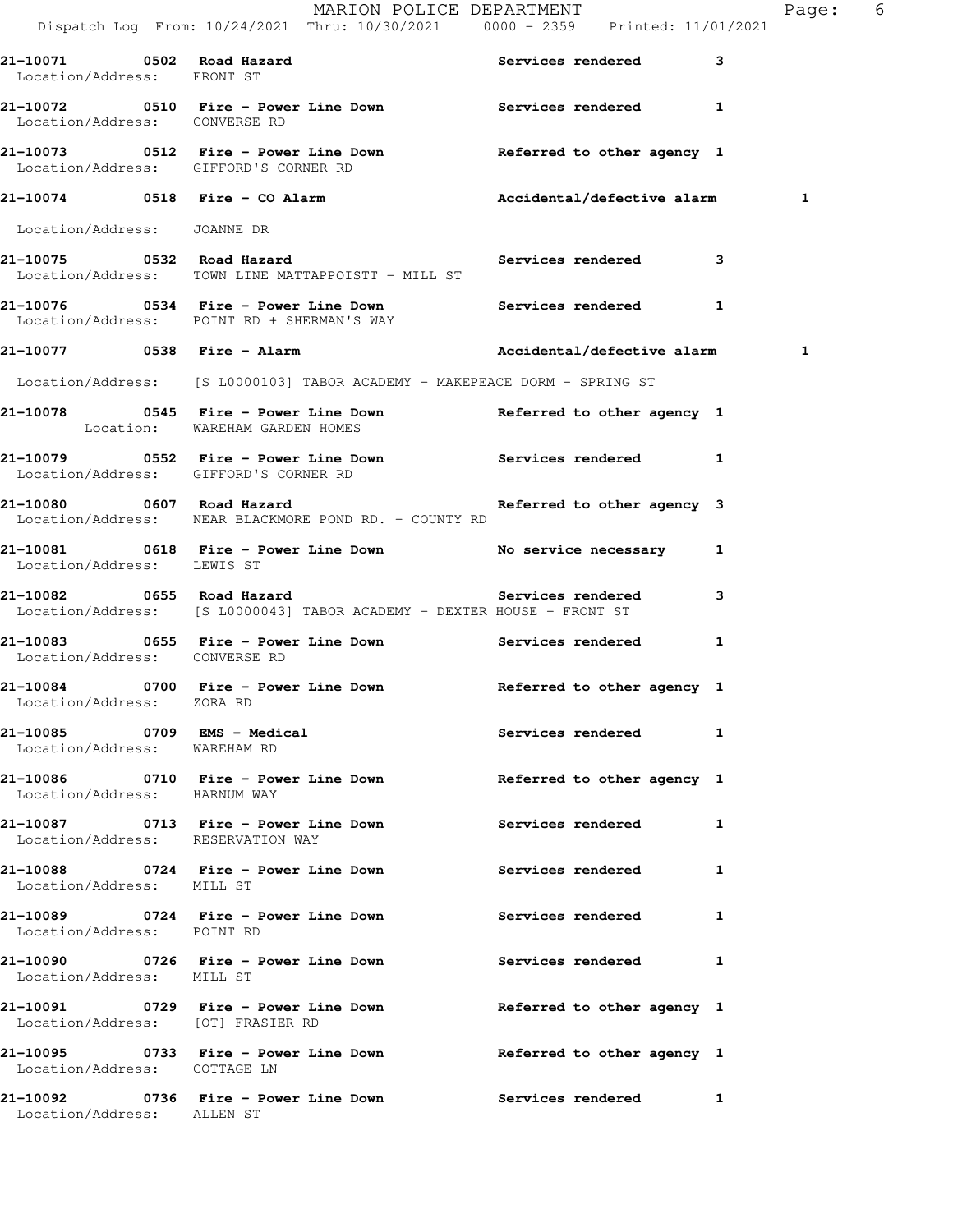|                                                                  | Dispatch Log From: 10/24/2021 Thru: 10/30/2021 0000 - 2359 Printed: 11/01/2021                    | MARION POLICE DEPARTMENT   | Page: 7      |
|------------------------------------------------------------------|---------------------------------------------------------------------------------------------------|----------------------------|--------------|
| Location/Address: HERMITAGE RD                                   | 21-10093 0738 Fire - Power Line Down Referred to other agency 1                                   |                            |              |
| Location/Address: OLDE LOGGING RD                                | 21-10096 0738 General Service                                                                     | Referred to other agency 3 |              |
| 21-10094 0740 EMS - Medical<br>Location/Address: WAREHAM RD      |                                                                                                   | Removed to hospital 1      |              |
|                                                                  | 21-10097 0746 Fire - Power Line Down<br>Location/Address: POINT RD + FRASER WAY                   | Services rendered 1        |              |
| Location/Address: SPINNAKER LN                                   | 21-10099 0746 Fire - Power Line Down Neferred to other agency 1                                   |                            |              |
| Location/Address: CARD DR                                        | 21-10100 0751 Fire - Power Line Down Beferred to other agency 1                                   |                            |              |
|                                                                  | 21-10098 0802 EMS - Medical<br>Location/Address: [OT] W FALMOUTH HWY                              | Referred to other agency 1 |              |
|                                                                  | 21-10101 0848 Burglar Alarm                                                                       | Accidental/defective alarm | 2            |
|                                                                  | Location/Address: [S L0000040] CUMBERLAND FARMS (SOUTH) - WAREHAM RD                              |                            |              |
|                                                                  | 21-10102 0928 Fire - Alarm                                                                        | Accidental/defective alarm | $\mathbf{1}$ |
| Location/Address: PIE AL                                         |                                                                                                   |                            |              |
| 21-10103 0940 Health/Welfare<br>Location/Address: POINT RD       |                                                                                                   | <b>Services rendered</b>   | 3            |
| 21-10104 0957 General Service<br>Location/Address: STONEY RUN LN |                                                                                                   | Services rendered          | 3            |
| 21-10105 1004 Health/Welfare<br>Location/Address: POINT RD       |                                                                                                   | Services rendered          | 3            |
| Location/Address: WHYNOT CT                                      | 21-10106 1031 Fire - Power Line Down Services rendered                                            |                            | $\mathbf{1}$ |
| Location/Address: GIFFORD'S CORNER RD                            | 21-10107 1036 Fire - Arcing Wires Services rendered 1                                             |                            |              |
| 21-10108 1207 Road Hazard<br>Location/Address: BRIGGS LN         |                                                                                                   | Services rendered          | 3            |
| Location/Address: OAKDALE AVE                                    | 21-10109 1243 Fire - Power Line Down                                                              | No service necessary       | 1            |
| Location/Address: POINT RD                                       | 21-10110 1247 General Service No service necessary                                                |                            | 3            |
|                                                                  | 1502 EMS - Medical Mo service ne Mo Service ne Mo Service ne Mo Service ne Mo Service ne Month ST | No service necessary       | 1            |
| 21-10112 1504 Fire - Alarm<br>Location/Address: [S3] 5TH AVE     |                                                                                                   | <b>Services rendered</b>   | 1            |
| 21-10113 1627 EMS - Medical<br>Location/Address: CONVERSE RD     |                                                                                                   | Removed to hospital        | $\mathbf{1}$ |
| $21-10114$ 1808 D.M.V.<br>Location/Address: WAREHAM RD           |                                                                                                   | Verbal warning             | 3            |
| Location/Address: ABELS WAY                                      | 21-10115 1900 Building/Area Check                                                                 | Services rendered          | 3            |
| 21-10116 2006 EMS - Medical<br>Location/Address: SPRING ST       |                                                                                                   | Removed to hospital        | 1            |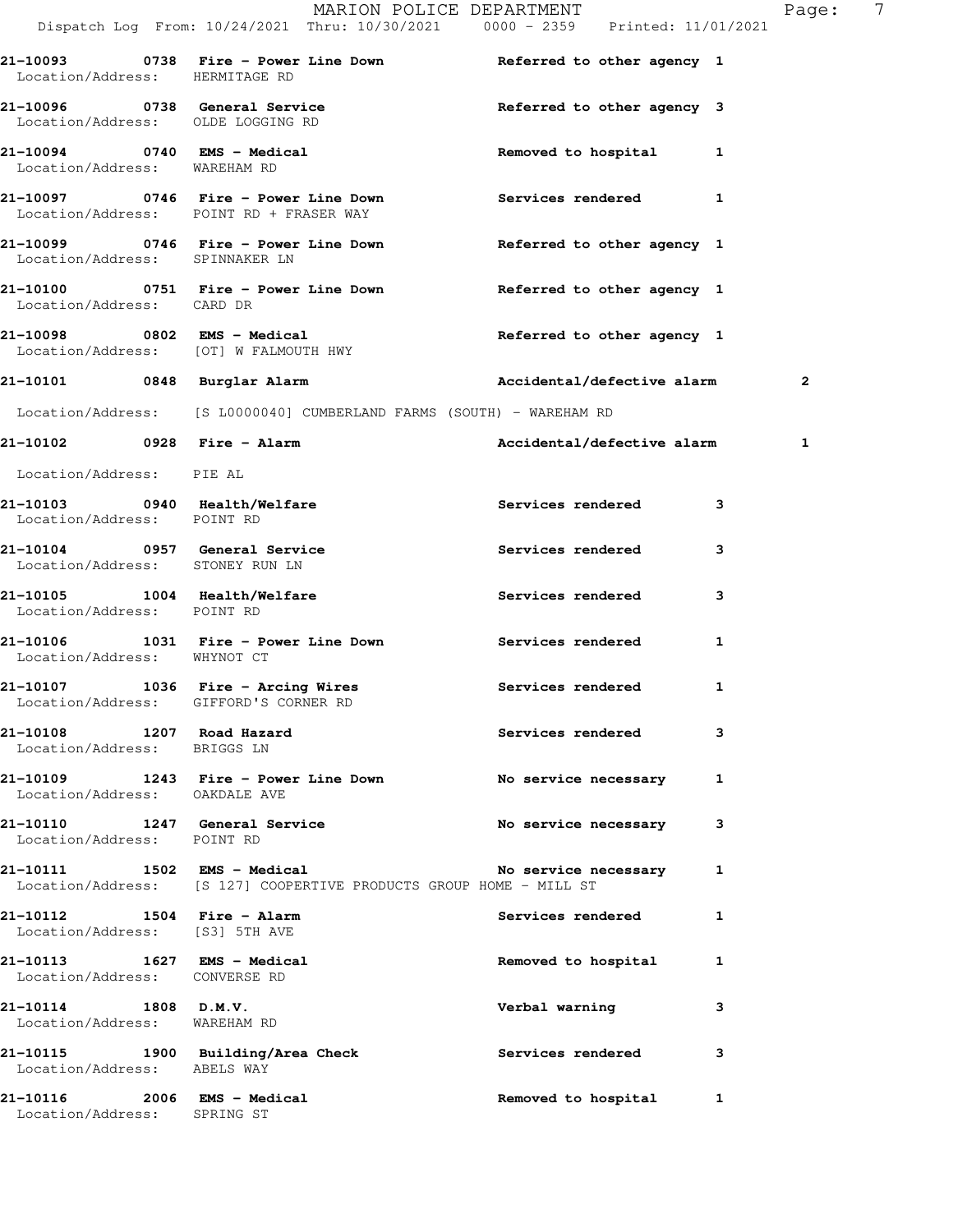|                                                   | MARION POLICE DEPARTMENT                                                  |                                                                                | Page: | 8 |
|---------------------------------------------------|---------------------------------------------------------------------------|--------------------------------------------------------------------------------|-------|---|
|                                                   |                                                                           | Dispatch Log From: 10/24/2021 Thru: 10/30/2021 0000 - 2359 Printed: 11/01/2021 |       |   |
|                                                   | Location/Address: OFFICE PARKING LOT - VILLAGE DR                         | $\overline{\mathbf{2}}$                                                        |       |   |
|                                                   |                                                                           | Accidental/defective alarm                                                     |       |   |
|                                                   | Location/Address: [S B434] TABOR ACADEMY - FOC'SLE DORM - FRONT ST        |                                                                                |       |   |
|                                                   | Location/Address: [S L0000117] TOWN OF MARION FIRE DEPARTMENT - SPRING ST | 1<br>Services rendered                                                         |       |   |
| 21-10120 2150 Road Hazard                         | Location/Address: MILE MARKER 32.8 - ROUTE 195 EAST                       | 3<br>Investigated                                                              |       |   |
| Location/Address: [S3] ONSET AVE                  |                                                                           | Referred to other agency 2                                                     |       |   |
| 21-10122  2316  Fire - Alarm<br>Location/Address: | POINT RD                                                                  | Referred to other agency 1                                                     |       |   |

## **For Date: 10/28/2021 - Thursday**

|                                 | 21-10123  0726  Fire - Arcing Wires  Investigated<br>Location/Address: [S L0000218] TOWN OF MARION COMMUNITY CENTER - MILL ST |                            | $\mathbf{1}$ |                         |
|---------------------------------|-------------------------------------------------------------------------------------------------------------------------------|----------------------------|--------------|-------------------------|
|                                 | 21-10124 0803 Fire - Smoke Investigation No service necessary 1<br>Location/Address: [S 151] ABINGTON BANK - FRONT ST         |                            |              |                         |
| Location/Address: CRANBERRY WAY | 21-10125 0809 General Service the Investigated                                                                                |                            | 3            |                         |
| Location/Address: WAREHAM RD    | 21-10126 0823 General Offense No service necessary 2                                                                          |                            |              |                         |
| Location/Address: POINT RD      | 21-10127 0836 General Offense                                                                                                 | Investigated               | $\mathbf{2}$ |                         |
|                                 | 21-10128 1003 Fire - Power Line Down 1nvestigated<br>Location/Address: POINT RD + SHERMAN'S WAY                               |                            | $\mathbf{1}$ |                         |
| Location: INNER HARBOR          | 21-10129 1017 Waterways Area Patrol 1997 Services rendered                                                                    |                            | 3            |                         |
|                                 | 21-10130 1140 Fire - Alarm<br>Location/Address: [S 152] FRONT ST                                                              | Services rendered 1        |              |                         |
|                                 | 21-10131 1157 EMS - Medical 1 Report assigned 1<br>Location/Address: [S 127] COOPERTIVE PRODUCTS GROUP HOME - MILL ST         |                            |              |                         |
|                                 | 21-10132 1209 Waterways Area Patrol Services rendered 3<br>Location: MARION INNER HARBOR                                      |                            |              |                         |
|                                 | 21-10133 1251 Burglar Alarm                                                                                                   | Accidental/defective alarm |              | $\overline{\mathbf{2}}$ |
| Location/Address: WATER ST      |                                                                                                                               |                            |              |                         |
| Location/Address: PITCHER ST    | 21-10134 1314 General Service 21-10134 Services rendered 3                                                                    |                            |              |                         |
|                                 | Location/Address: [S B512] LITTLE NECK VILLAGE - WAREHAM RD                                                                   |                            |              |                         |
| Location/Address: POINT RD      | 21-10136 1327 General Service                                                                                                 | Services rendered          | 3            |                         |
| Location/Address: DELANO RD     | 21-10137 1354 Fire - Power Line Down Services rendered 1                                                                      |                            |              |                         |
| Location/Address: JENNEY LN     | 21-10138 1433 Fire - CO Alarm Services rendered                                                                               |                            | $\mathbf{1}$ |                         |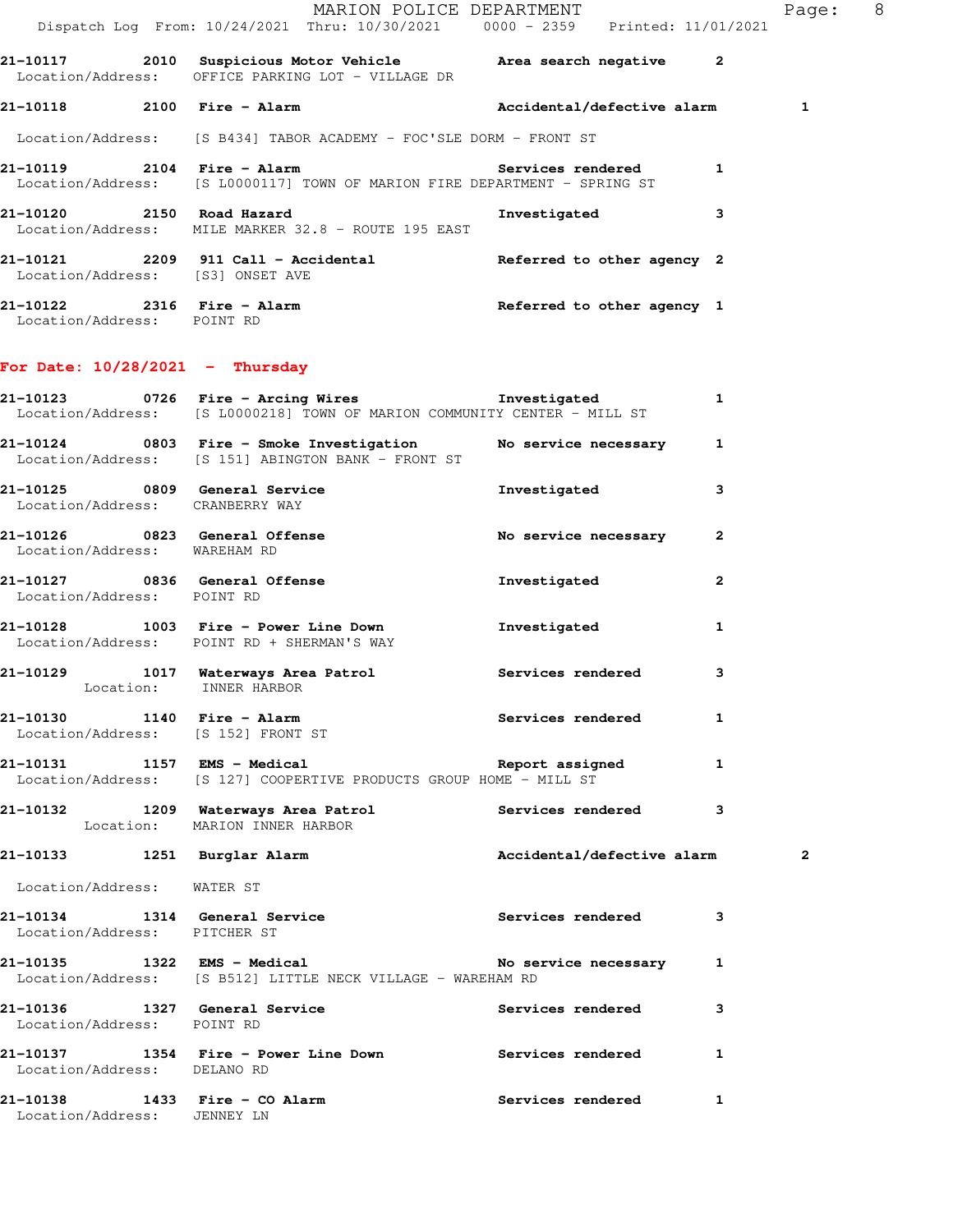|                                                                |  | MARION POLICE DEPARTMENT                                                                                            |                              |   | Page: 9        |  |
|----------------------------------------------------------------|--|---------------------------------------------------------------------------------------------------------------------|------------------------------|---|----------------|--|
|                                                                |  | Dispatch Log From: 10/24/2021 Thru: 10/30/2021 0000 - 2359 Printed: 11/01/2021                                      |                              |   |                |  |
| Location/Address: CRANBERRY WAY                                |  | 21-10139 1446 Fire - PUMP OUT the Services rendered to a metal of the Services of the Mathematical D                |                              |   |                |  |
|                                                                |  | 21-10140 1504 Fire - PUMP OUT 1nvestigated 1<br>Location/Address: [S 25] CONVERSE COMPANY REALTORS - FRONT ST       |                              |   |                |  |
| 21-10141 1523 EMS - Medical<br>Location/Address: VILLAGE DR    |  |                                                                                                                     | Services rendered 1          |   |                |  |
| 21-10142 1526 Fire PUMP OUT<br>Location/Address: DELANO RD     |  |                                                                                                                     | Services rendered 1          |   |                |  |
| 21-10143 1528 Fire - PUMP OUT<br>Location/Address: WAREHAM RD  |  |                                                                                                                     | Services rendered 1          |   |                |  |
| 21-10144 1633 Fire - Alarm<br>Location/Address: PARKWAY LN     |  |                                                                                                                     | Services rendered 1          |   |                |  |
| Location/Address: WAREHAM RD                                   |  |                                                                                                                     | Services rendered 1          |   |                |  |
|                                                                |  | 21-10146 1851 EMS - Medical 1 Services rendered 1<br>Location/Address: [S B512] LITTLE NECK VILLAGE - WAREHAM RD    |                              |   |                |  |
| 21-10147 1933 Fire - Alarm<br>Location/Address: BELL GUZZLE LN |  |                                                                                                                     | Services rendered 1          |   |                |  |
|                                                                |  | 21-10148 2039 Fire - Arcing Wires Mecidental/defective alarm 1                                                      |                              |   |                |  |
| Location/Address: SPRING ST                                    |  |                                                                                                                     |                              |   |                |  |
| 21-10149 2041 Burglar Alarm                                    |  |                                                                                                                     | Accidental/defective alarm   |   | $\overline{a}$ |  |
|                                                                |  | Location/Address: [S A10] GIBBS BRAY RESIDENCE - PAWKECHATT WAY                                                     |                              |   |                |  |
| Location/Address: SPRING ST                                    |  | 21-10150 2052 Fire - Arcing Wires Number 2005 2052 1                                                                |                              |   |                |  |
| 21-10151 2113 Fire - Alarm                                     |  |                                                                                                                     | Accidental/defective alarm 1 |   |                |  |
| Location/Address: FRONT ST                                     |  |                                                                                                                     |                              |   |                |  |
| Location/Address: WHYNOT CT                                    |  | 21-10152 2159 Fire - Arcing Wires Services rendered 1                                                               |                              |   |                |  |
|                                                                |  | $21-10153$ 2219 Fire - Arcing Wires<br>Location/Address: [S B418] TABOR ACADEMY - STROUD ACADEMIC CENTER - FRONT ST | Investigated                 | 1 |                |  |
|                                                                |  |                                                                                                                     |                              |   |                |  |

## **For Date: 10/29/2021 - Friday**

|                                 | 21-10154      0103  Building/Area Check          Services rendered<br>Location/Address: [S L0000061] GILDA'S STONE ROOSTER - WAREHAM RD |                            | 3            |
|---------------------------------|-----------------------------------------------------------------------------------------------------------------------------------------|----------------------------|--------------|
|                                 | 21-10155 0106 Building/Area Check 5ervices rendered<br>Location/Address: [S L0000040] CUMBERLAND FARMS (SOUTH) - WAREHAM RD             |                            | $\mathbf{3}$ |
|                                 | 21-10156      0107  Building/Area Check         Services rendered<br>Location/Address: [S 82] MARION COMPUTER STORE - WAREHAM RD        |                            | $\mathbf{3}$ |
| Location/Address: STONEY RUN LN |                                                                                                                                         | <b>Services rendered</b>   | $\mathbf{3}$ |
| Location/Address: DELANO RD     |                                                                                                                                         | Referred to other agency 1 |              |
|                                 | 21-10159      0347  Building/Area Check          Services rendered<br>Location/Address: [S 125] BLUE HAIR SALON - WAREHAM RD            |                            | 3            |
| Location/Address: DEXTER RD     |                                                                                                                                         | <b>Services rendered</b>   | $\mathbf{1}$ |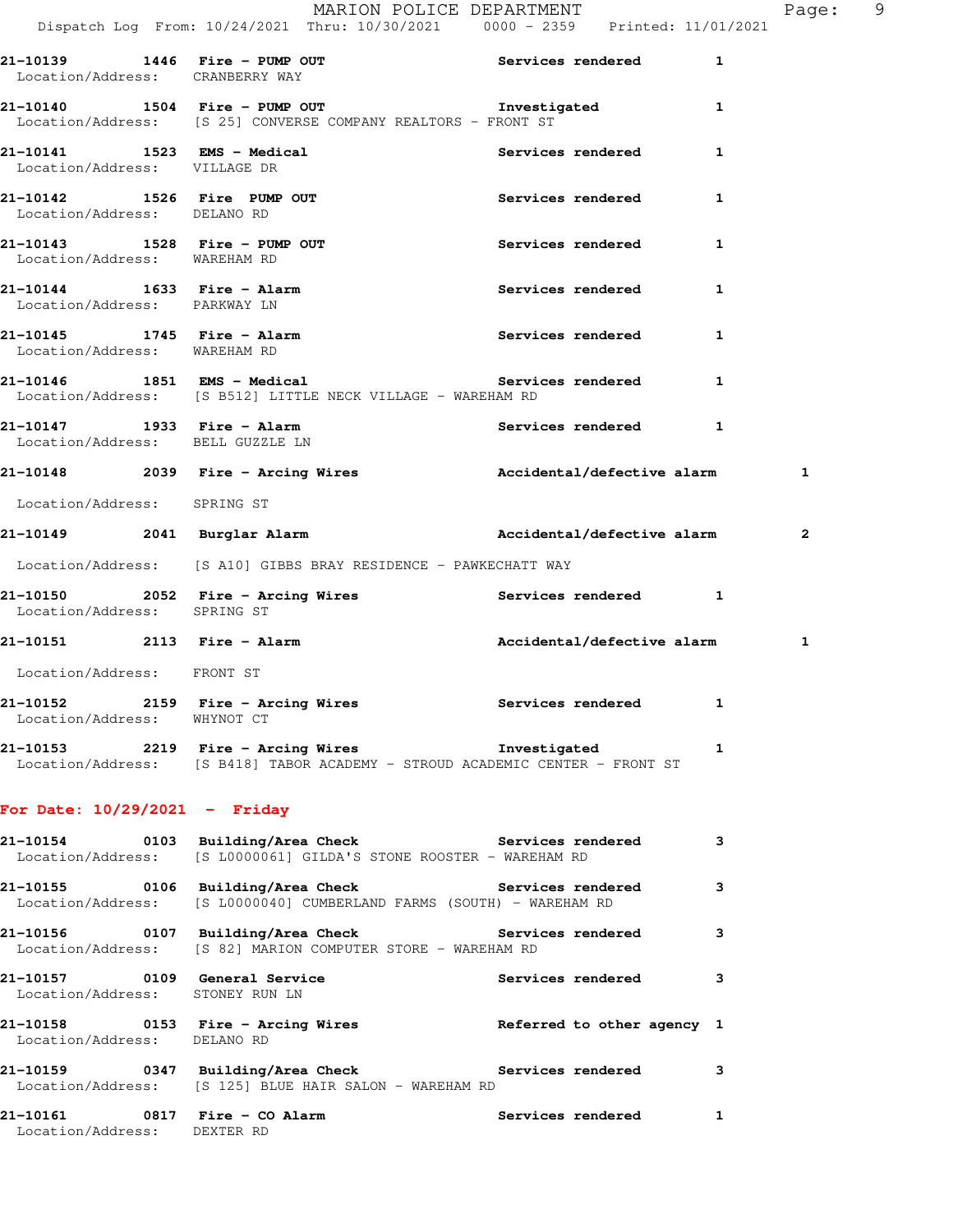|                                                                    | Dispatch Log From: 10/24/2021 Thru: 10/30/2021 0000 - 2359 Printed: 11/01/2021                                                  |                          |              |
|--------------------------------------------------------------------|---------------------------------------------------------------------------------------------------------------------------------|--------------------------|--------------|
|                                                                    | 21-10160 0818 Building/Area Check Services rendered<br>Location/Address: [S L0000173] SILVERSHELL BEACH - FRONT ST              |                          | 3            |
| 21-10162 0845 General Service<br>Location/Address: POINT RD        |                                                                                                                                 | Services rendered        | 3            |
| 21-10163 0908 General Service<br>Location/Address: WAREHAM RD      |                                                                                                                                 | Services rendered        | 3            |
| 21-10164 0953 EMS - Medical<br>Location/Address: HERMITAGE RD      |                                                                                                                                 | Removed to hospital      | 1            |
| 21-10165 1009 Road Hazard<br>Location/Address: DEXTER RD           |                                                                                                                                 | Investigated             | 3            |
|                                                                    | 21-10166 1012 Burglar Alarm New Investigated<br>Location/Address: [S 45] LAW OFFICES OF TITUS AND SCHLOSSBERG - WAREHAM RD      |                          | $\mathbf{2}$ |
| 21-10167 1020 Fire - CO Alarm<br>Location/Address: LADY SLIPPER LN |                                                                                                                                 | Investigated             | 1            |
| 21-10168 1109 General Service<br>Location/Address: CREEK RD        |                                                                                                                                 | <b>Services rendered</b> | 3            |
| 21-10169 1156 EMS - Medical<br>Location/Address: COUNTY RD         |                                                                                                                                 | Investigated             | 1            |
| 21-10170 1201 Fire - Alarm<br>Location/Address: SPRING ST          |                                                                                                                                 | Investigated             | 1            |
| 21-10171 1313 EMS - Medical<br>Location/Address: WAREHAM RD        |                                                                                                                                 | Investigated             | 1            |
| 21-10172 1329 General Service<br>Location/Address: ICHABOD LN      |                                                                                                                                 | Investigated             | 3            |
| 21-10173 1350 General Service<br>Location/Address: SPINNAKER LN    |                                                                                                                                 | Investigated             | 3            |
| 21-10174 1354 General Service<br>Location/Address: POINT RD        |                                                                                                                                 | Investigated             | 3            |
|                                                                    | Location/Address: [S 151] ABINGTON BANK - FRONT ST                                                                              | Investigated             | 1            |
|                                                                    | 21-10176 1456 Parking Enforcement<br>Location/Address: HOYT PARKING LOT - FRONT ST                                              | Investigated             | 3            |
| 21-10178 1641 General Offense<br>Location/Address: PINEWOOD DR     |                                                                                                                                 | No service necessary     | 2            |
|                                                                    | 21-10179 1721 911 Call - Accidental No service necessary<br>Location/Address: [S B292] SIPPICAN LONG TERM HEALTH CARE - MILL ST |                          | 2            |
| 21-10177 1730 Fire - Structure<br>Location/Address: POINT RD       |                                                                                                                                 | <b>Services rendered</b> | 1            |
|                                                                    | 21-10180 1926 Building/Area Check Threstigated<br>Location/Address: [S L0000082] ISLAND WHARF MARINE - ISLAND WHARF RD          |                          | 3            |
|                                                                    | 21-10181 1930 Building/Area Check 1nvestigated<br>Location/Address: [S L0000182] SIPPICAN SCHOOL BASEBALL FIELD - PARK ST       |                          | з            |
| 21-10182 1946 D.M.V.                                               |                                                                                                                                 | No service necessary     | 3            |

MARION POLICE DEPARTMENT Page: 10

|  |  | <b>For Date: 10/30/2021</b> |  | Saturday |
|--|--|-----------------------------|--|----------|
|--|--|-----------------------------|--|----------|

| 21-10183 | 0146 Building/Area Check | Services rendered |  |
|----------|--------------------------|-------------------|--|
|          |                          |                   |  |